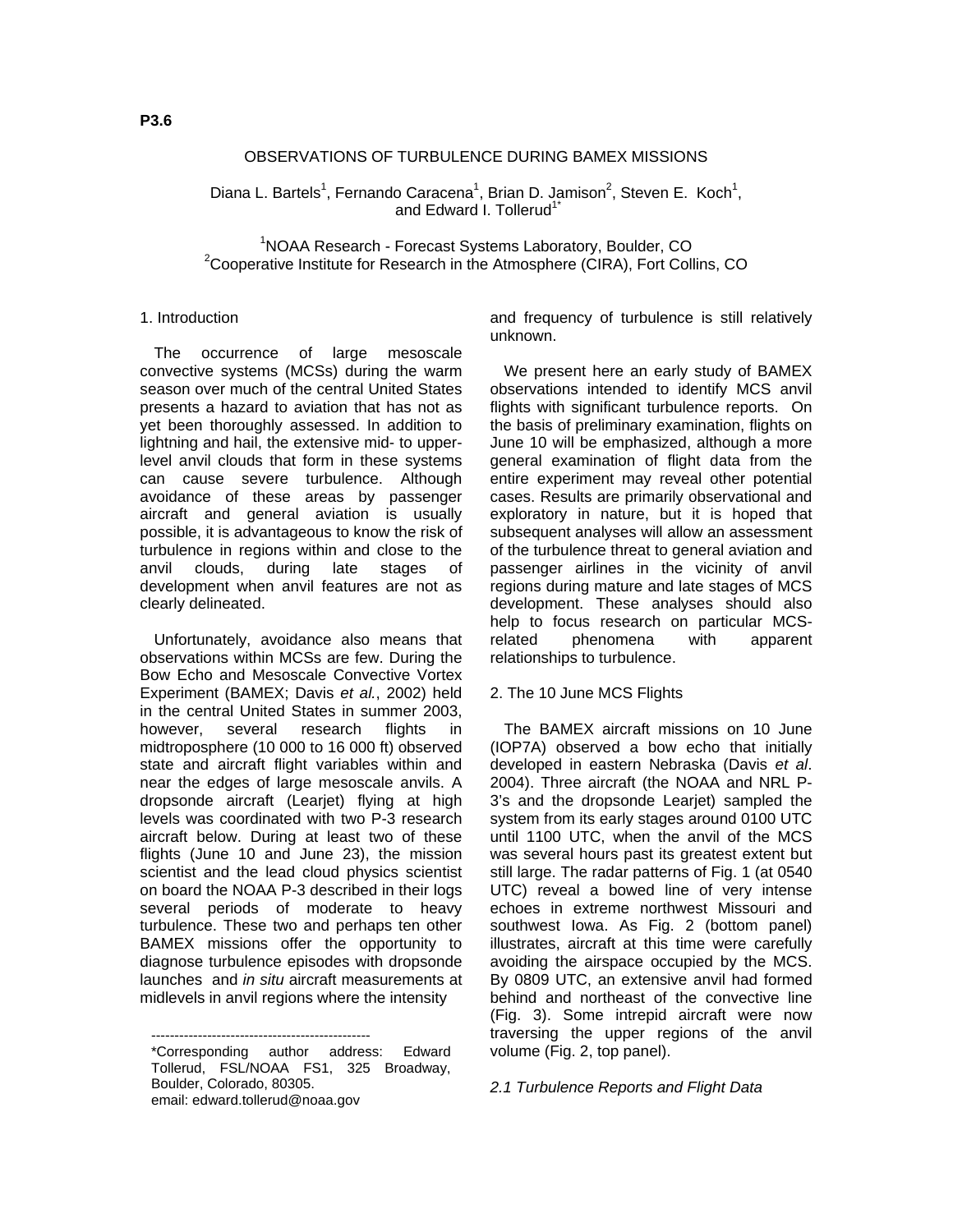Since scheduled aircraft avoid MCS regions, there are likely not enough PIREP (pilot report) observations of turbulence for this case or for any such system to provide useful confirmation (it should also be noted that the nocturnal nature of large MCSs minimizes anvil encounters). On the 10 June research flights, good confirmation for turbulence is provided by aircraft observations (*e.g.*, the NOAA P-3 accelerometer data on Fig. 4) and by onboard scientist logs (for the NOAA P-3 mission, these logs were provided by Dave Jorgenson and Brian Jewett and are available at the BAMEX Field Catalog internet website http://www.ofps.ucar.edu/bamex/catalog/). Both noted several periods of moderate to severe turbulence.

To quantitatively identify and analyze turbulent structures, intercomparisons of the aircraft accelerometer records, scientist logs, and nearby Learjet dropsonde observations will be necessary. The flight plan for the 10 June case called for dropsondes coordinated as closely as possible with the P-3. In practice, however, the logistics of coordinating several aircraft with different flight speeds, etc., made these attempts difficult. During the mission, there were ~8 instances ("approaches") when Learjet drops were made within 60 km of the NOAA P-3. Several of these approaches occurred early in the mission between 0400 and 0530 in a region just behind the bowed convective line (Fig. 1). Scientist logs reported some turbulence on the NOAA P-3 at about 16,000 ft MSL during this early period, but far more substantial turbulence was reported later between 0700 and 0900 UTC. The accelerometer record (Fig. 4) confirms these reports, particularly for the period beginning about 0700. Thus, the drops made during two approaches at 0848 and 0904 should provide good turbulent episodes for further research.

# *2.2 Physical Mechanisms*

Much of the turbulence experienced by research aircraft during IOP7A was undoubtedly of convective origin. This would be particularly likely during the close approaches to the convective line (*cf*. Fig. 1). However, within the anvil at a distance from the leading convective line other turbulencegenerating mechanisms might also be present. One possibility is shear-generated turbulence above and below the rear inflow jet.

The dropsonde observation at 0526 UTC (Fig. 5) shows a distinct signature of the jet close behind the leading convective edge, and may be a preferred location for the development of turbulence.

Another related mechanism is suggested by the Slater, Iowa, wind profiler time section in Fig. 6. For several hours starting about 0500 UTC, when the Slater profile was within the northern margins of the anvil, there is a marked turning and acceleration of the uppertropospheric (anvil top) winds. Development of jet streaks such as these is commonly noted in the environment of large MCSs (Maddox 1983) and is likely the result of MCS-synoptic scale interaction. In these regions during mature to late stages of MCS development, there could be instances of shear-generated turbulence above or below these jet streaks and either within or to the north of the dissipating anvil cloud. Another example of the use of wind profiler data to detect strong outflow regions above MCSs and rear inflow jets is provided by Ralph *et al.* (1995).

Other mechanisms to be investigated include turbulence associated with gravity waves, as reported in Koch *et al*. (2004), and instability mechanisms near the anvil top and the freezing level. The wave intrinsic frequency and the sense of vertical energy propagation can both be determined using the "wave hodograph method" from individual dropsonde profiles. The retrieved wave source location can then be related to other mesoscale phenomena, such as the rear inflow jet.

# 3. Future Plans

We also plan to investigate the flight data for June 23, which logs indicate to be a good additional source for observations related to turbulence (dropsondes are only available in front of this system, unfortunately). We will also investigate other cases that a preliminary examination of mission logs and reports have identified as potential candidates. In the SCATCAT case study reported by Koch *et al*. (2004), numerical simulations of turbulence encounters during the experiment in the central Pacific were made to determine physical mechanisms and assess the performance of turbulence algorithms. It may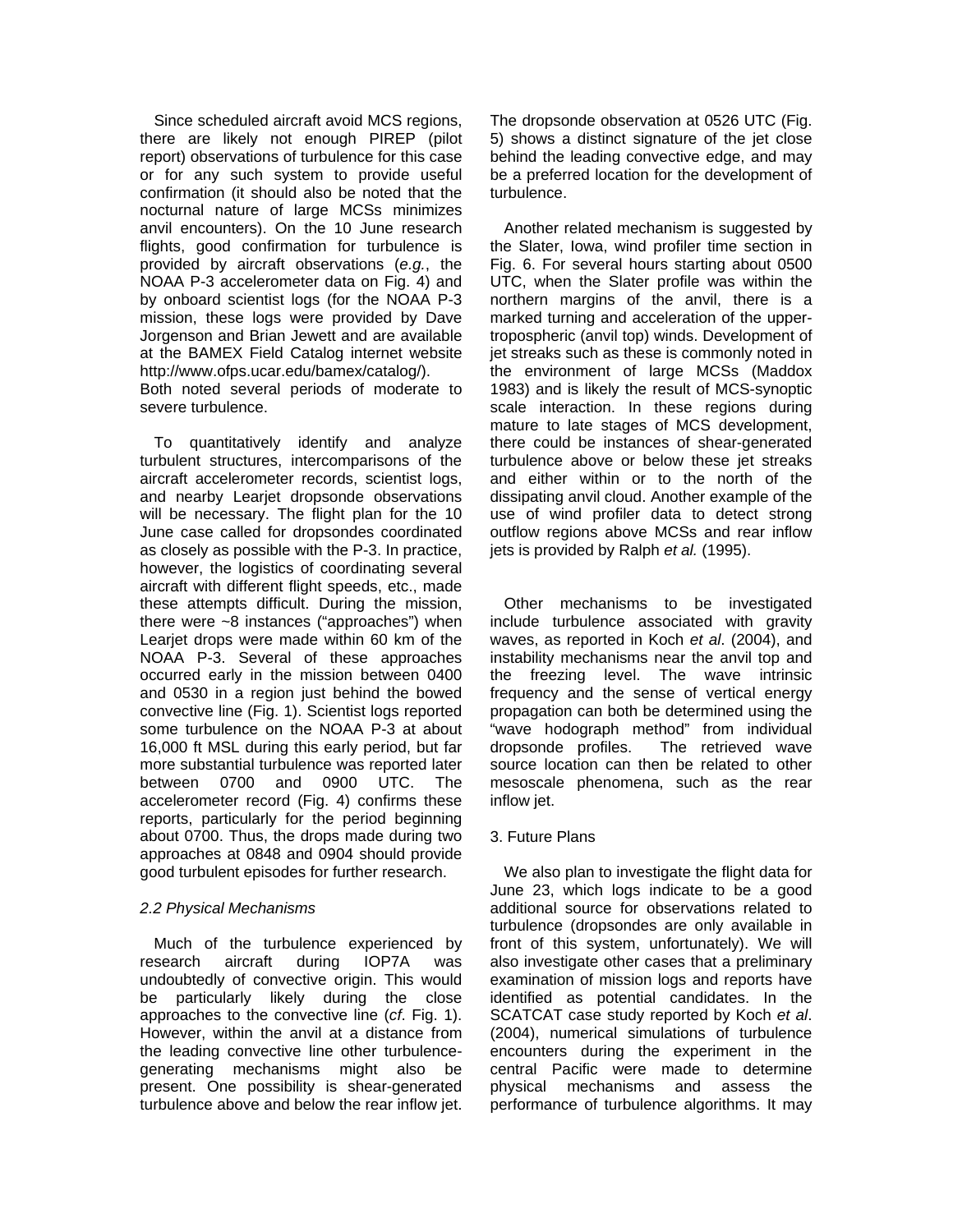be possible to attempt similar simulations for these BAMEX cases, although the physical structures in this case are clearly mesoscale or smaller in origin. These efforts will be directed toward enhancing our understanding of the causes of observed turbulence, which in turn should lead to development of new and improved turbulence diagnostics.

### 4. Acknowledgments

We thank the aircraft crews and scientists aboard the P-3s and Learjet and on the ground for their efforts during this mission. Thanks also to all the BAMEX personnel who made the field experiment a reality. Several of the figures in this paper were accessed or adapted from the UCAR JOSS website at http://www.ofps.ucar.edu/bamex/catalog/index .html. We thank them for their efforts to make these data available in a convenient and timely fashion. We are indebted to Paula McCaslin and Nita Fullerton for their reviews of this paper.

# References

Davis, C., *et al*., 2004: The Bow-Echo and MCV EXperiment (BAMEX): Observations and opportunities. *Bull. Amer. Meteor. Soc.* (in press).

Davis, C., *et al.,* 2002: Science overview of the bow echo and MCV experiment. [http://www.mmm.ucar.edu/bamex/science.ht](http://www.mmm.ucar.edu/bamex/science.html) [ml](http://www.mmm.ucar.edu/bamex/science.html)

Koch, S.E., B.D. Jamison, C. Lu, T.L. Smith, E.I. Tollerud, N. Wang, T.P. Lane, M.A. Shapiro, C.G. Girz, D.D. Parrish, and O.R. Cooper, 2004: Turbulence and gravity waves within an upper-level front. Submitted to *J. Amos. Sci.* 

Maddox, R. A., 1983: Large-scale meteorological conditions associated with midlatitude, mesoscale convective complexes. *Mon. Wea. Rev.*, **111**, 1475- 1493.

Ralph, F.M., P. J. Neiman, D. W. Van de Kamp, and D. C. Law, 1995: Using spectral moment data from NOAA's 404-MHz radar wind profilers to observe precipitation. *Bull. Amer. Meteor. Soc.*, **76**, 1717–1739.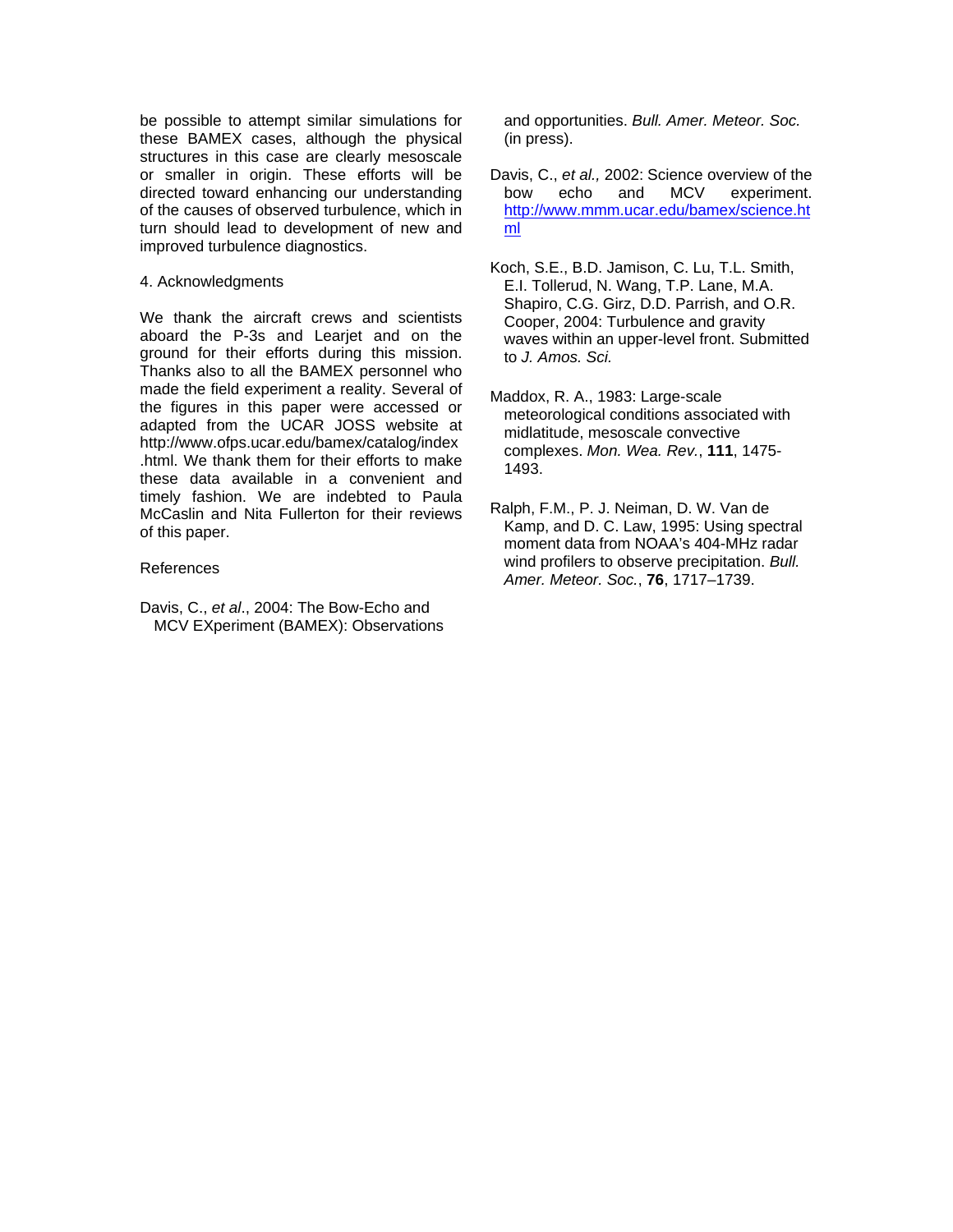

Fig. 1. NEXRAD radar observations at 0540 UTC 10 June 2003. Simultaneous flight  $\mathbb Z$ track segments for two P-3 aircraft are also shown; pink denotes the NOAA P-3 and red the NRL P-3. The location of the dropsonde launch at 0526 UTC is denoted as "D". Adapted from image available at http://www.ofps.ucar.edu/bamex/catalog/index.html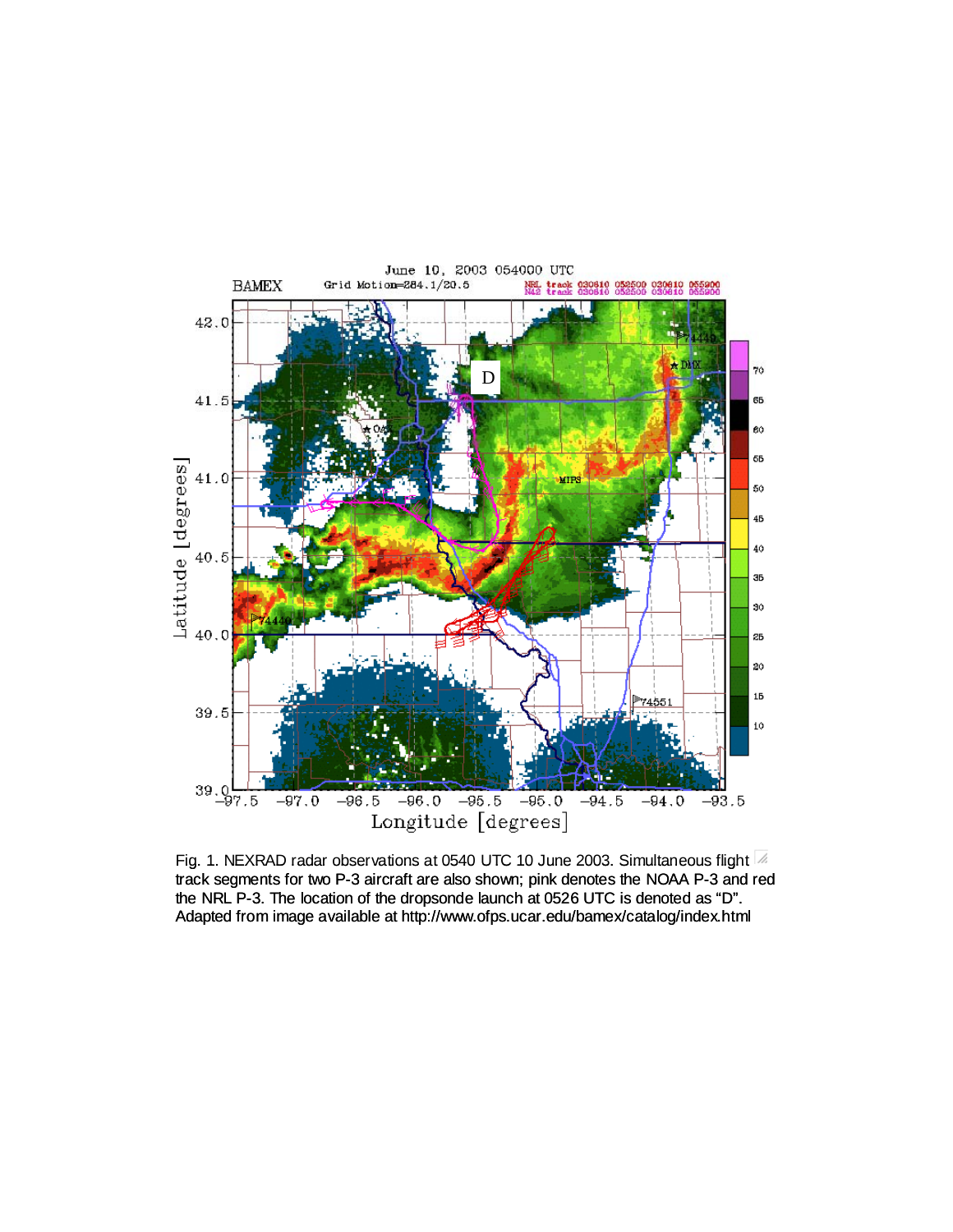

.

Fig. 2. Scheduled aircraft flight data reports (ACARS) for 1-h periods on 10 June 2003 starting at 0800 UTC (top panel) and 0500 UTC (bottom panel). Light and dark blue reports are at altitudes that would intersect the anvil clouds. See Figs. 3 and 1, respectively for location and extent of convective and anvil regions at these times; schematic cloud shields (denoted by heavy black lines) roughly delineate these areas. ACARS reports were accessed from the FSL ACARS website (http://acweb.fsl.noaa.gov/).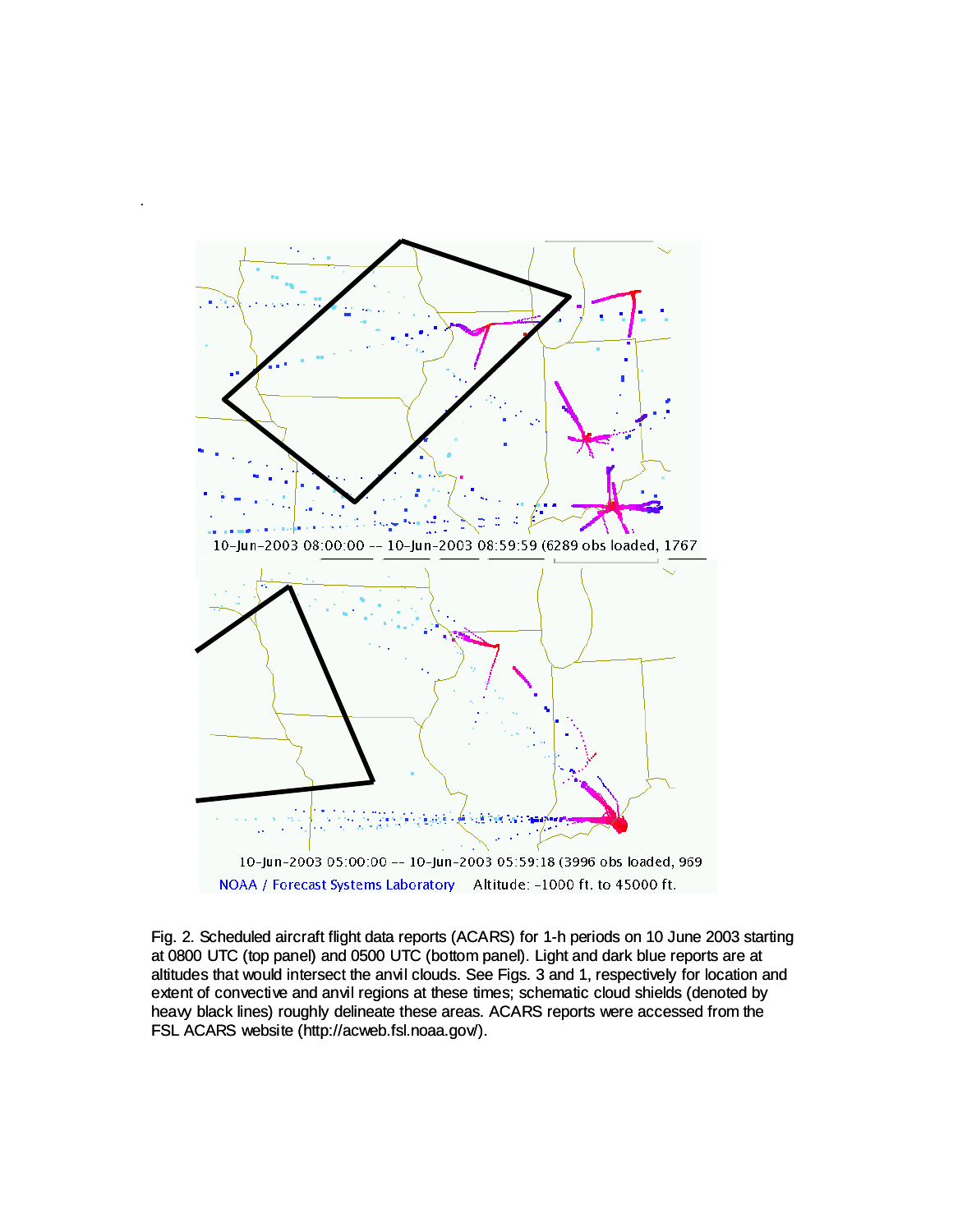

Fig. 3. Infrared satellite imagery at 0809 UTC 10 June 2003. The locations of aircraft tracks and dropsonde observations are superposed (note that tracks span the entire mission duration). "P" indicates the location of the Slater, Iowa, profiler (see text). Available from the UCAR JOSS BAMEX website at http://www.ofps.ucar.edu/bamex/catalog/index.html.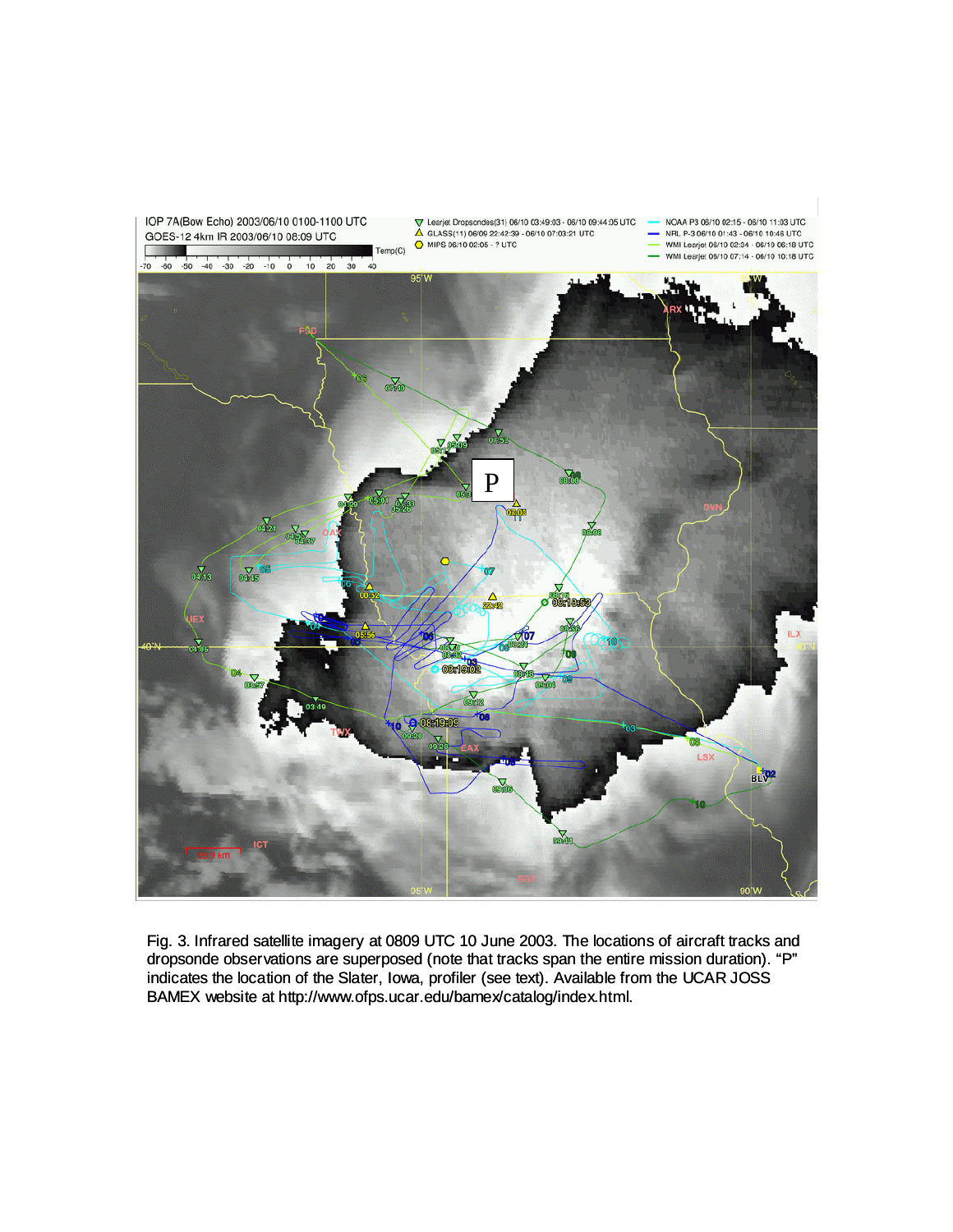

Fig. 4. NOAA P-3 accelerometer observations during the 10 June mission.



Fig. 5. Temperature and wind observations from Learjet dropsonde at 0526 UTC 10 June 2003. The location of this drop is shown on Fig. 1. From http://www.ofps.ucar.edu/bamex/catalog/index.html.

.